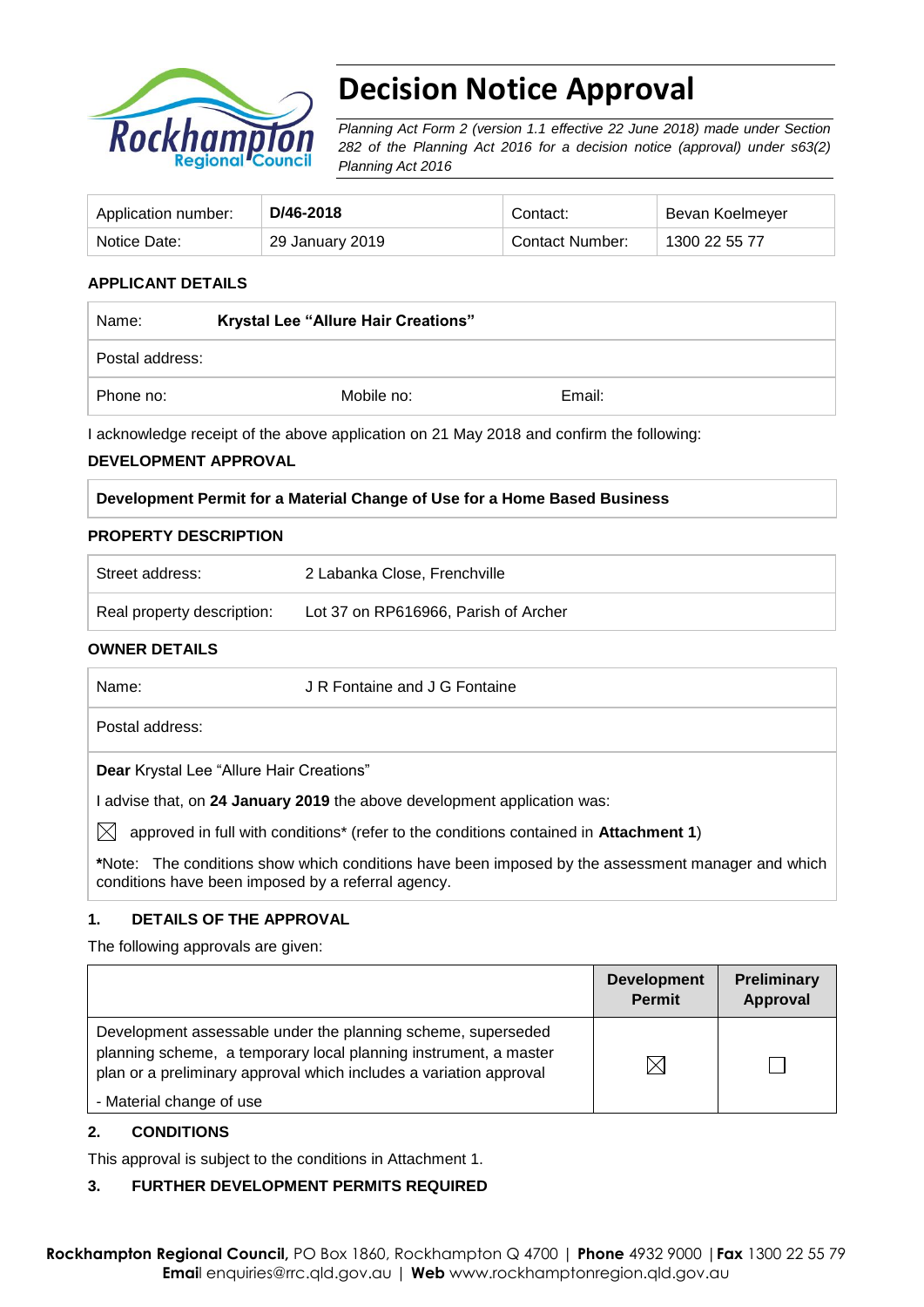Please be advised that the following development permits are required to be obtained before the development can be carried out:

| Type of development permit required | Subject of the required development permit |
|-------------------------------------|--------------------------------------------|
| <b>Plumbing and Drainage Works</b>  |                                            |
| Building Works                      |                                            |

#### **4. REFERRAL AGENCIES** NIL

#### **5. THE APPROVED PLANS**

#### **The approved development must be completed and maintained generally in accordance with the approved drawings and documents:**

| <b>Drawing/report title</b> | <b>Prepared by</b> | Date | <b>Reference number</b> | <b>Version/issue</b> |
|-----------------------------|--------------------|------|-------------------------|----------------------|
| Site Plan                   | -                  |      |                         | -                    |

#### **6. CURRENCY PERIOD FOR THE APPROVAL (s.85 of the** *Planning Act***)**

The standard currency periods stated in section 85 of *Planning Act 2016* apply to each aspect of development in this approval, if not stated in the conditions of approval attached.

#### **7. STATEMENT OF REASONS**

| Description of the<br>development                  | The proposed development is for a Material Change of Use for a Home Based<br><b>Business</b>                                                                                                                                                                                                                                                                 |                                                                                                                                                                                                                                                                                |  |
|----------------------------------------------------|--------------------------------------------------------------------------------------------------------------------------------------------------------------------------------------------------------------------------------------------------------------------------------------------------------------------------------------------------------------|--------------------------------------------------------------------------------------------------------------------------------------------------------------------------------------------------------------------------------------------------------------------------------|--|
| <b>Reasons for</b><br><b>Decision</b>              | a) The home based business is small in scale and intensity. It is not anticipated to<br>adversely affect the streetscape or street function;                                                                                                                                                                                                                 |                                                                                                                                                                                                                                                                                |  |
|                                                    |                                                                                                                                                                                                                                                                                                                                                              | b) The proposed use does not compromise the strategic framework in the<br>Rockhampton Region Planning Scheme 2015;                                                                                                                                                             |  |
|                                                    | c) Assessment of the development against the relevant zone purpose, planning<br>scheme codes and planning scheme policies demonstrates that the proposed<br>development will not cause significant adverse impacts on the surrounding<br>natural environment, built environment and infrastructure, community facilities,<br>or local character and amenity; |                                                                                                                                                                                                                                                                                |  |
|                                                    | Policy; and                                                                                                                                                                                                                                                                                                                                                  | d) The proposed development does not compromise the relevant State Planning                                                                                                                                                                                                    |  |
|                                                    | e) On balance, the application should be approved because the circumstances<br>favour Council exercising its discretion to approve the application even though<br>the development does not comply with an aspect of the assessment<br>benchmarks.                                                                                                            |                                                                                                                                                                                                                                                                                |  |
| <b>Assessment</b><br><b>Benchmarks</b>             | The proposed development was assessed against the following assessment<br>benchmarks:                                                                                                                                                                                                                                                                        |                                                                                                                                                                                                                                                                                |  |
|                                                    | Low Density Residential Zone Code.                                                                                                                                                                                                                                                                                                                           |                                                                                                                                                                                                                                                                                |  |
| <b>Compliance with</b><br>assessment<br>benchmarks | The development was assessed against all of the assessment benchmarks listed<br>above and complies with all of these with the exception listed below.                                                                                                                                                                                                        |                                                                                                                                                                                                                                                                                |  |
|                                                    | Reasons for the approval despite non-compliance<br><b>Assessment</b><br>with benchmark<br><b>Benchmark</b>                                                                                                                                                                                                                                                   |                                                                                                                                                                                                                                                                                |  |
|                                                    | Low Density Residential<br>Zone Code                                                                                                                                                                                                                                                                                                                         | Suitable conditions have been imposed to ensure the<br>home based business operates in accordance with the<br>requirements of the zone code by restricting the<br>operating hours, vehicle movements, employees and<br>parking. The home based business will be small in scale |  |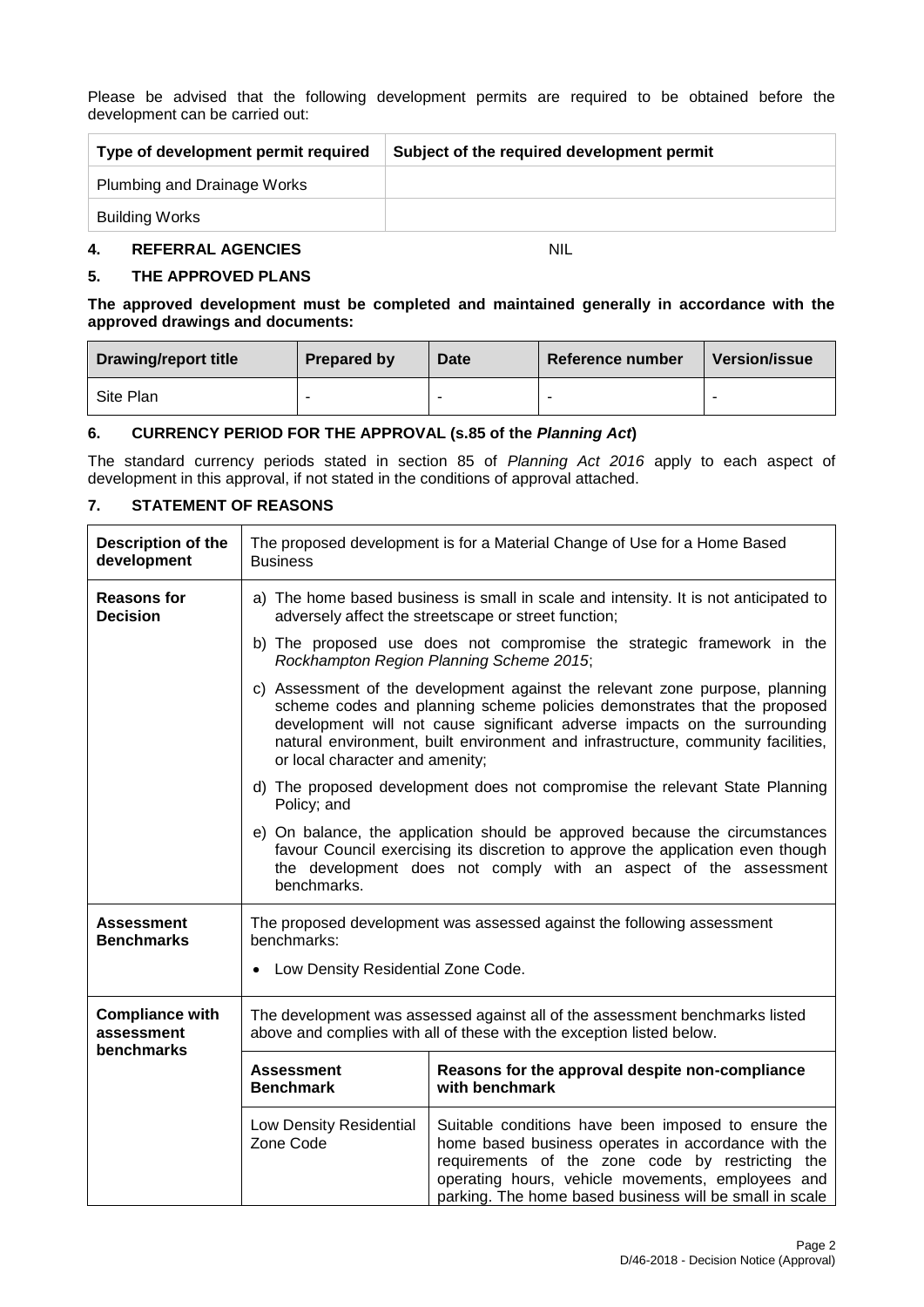|                                               |                                                                                                             | and intensity and the business is not anticipated to<br>adversely affect the streetscape, street function or the<br>amenity of the surrounding area. |
|-----------------------------------------------|-------------------------------------------------------------------------------------------------------------|------------------------------------------------------------------------------------------------------------------------------------------------------|
| <b>Matters</b><br>prescribed by<br>regulation | The State Planning Policy - Part E;<br>D)<br>The Central Queensland Regional Plan;<br>(ii)<br>(iii)<br>(iv) | The Rockhampton Region Planning Scheme 2015.<br>The common material, being the material submitted with the application.                              |

#### **8. APPEAL RIGHTS**

The rights of an applicant to appeal to a tribunal or the Planning and Environment Court against a decision about a development application are set out in chapter 6, part 1 of the *Planning Act 2016*. There may also be a right to make an application for a declaration by a tribunal (see chapter 6, part 2 of the *Planning Act 2016).*

#### *Appeal by an applicant*

An applicant for a development application may appeal to the Planning and Environment Court against the following:

- the refusal of all or part of the development application
- a provision of the development approval
- the decision to give a preliminary approval when a development permit was applied for
- a deemed refusal of the development application.

An applicant may also have a right to appeal to the Development tribunal. For more information, see schedule 1 of the *Planning Act 2016*.

The timeframes for starting an appeal in the Planning and Environment Court are set out in section 229 of the *Planning Act 2016*.

**Attachment 2** is an extract from the *Planning Act 2016* that sets out the applicant's appeal rights and the appeal rights of a submitter.

#### **9. WHEN THE DEVELOPMENT APPROVAL TAKES EFFECT**

This development approval takes effect:

From the time the decision notice is given  $-$  if there is no submitter and the applicant does not appeal the decision to the court.

Or

When the submitter's appeal period ends  $-$  if there is a submitter and the applicant does not appeal the decision to the court.

Or

Subject to the decision of the court, when the appeal is finally decided  $-$  if an appeal is made to the court.

#### **10. ASSESSMENT MANAGER**

| Tarnya Fitzgibbon<br>Name:<br>Date: 29 January 2019<br>Signature:<br><b>COORDINATOR</b><br>DEVELOPMENT ASSESSMENT |
|-------------------------------------------------------------------------------------------------------------------|
|-------------------------------------------------------------------------------------------------------------------|

#### **Attachment 1 – Conditions of the approval**

*Part 1* **–** *Conditions imposed by the assessment manager [Note: where a condition is imposed about infrastructure under Chapter 4 of the Planning Act 2016, the relevant provision of the Act under which this condition was imposed must be specified.]*

#### **Attachment 2—Extract on appeal rights**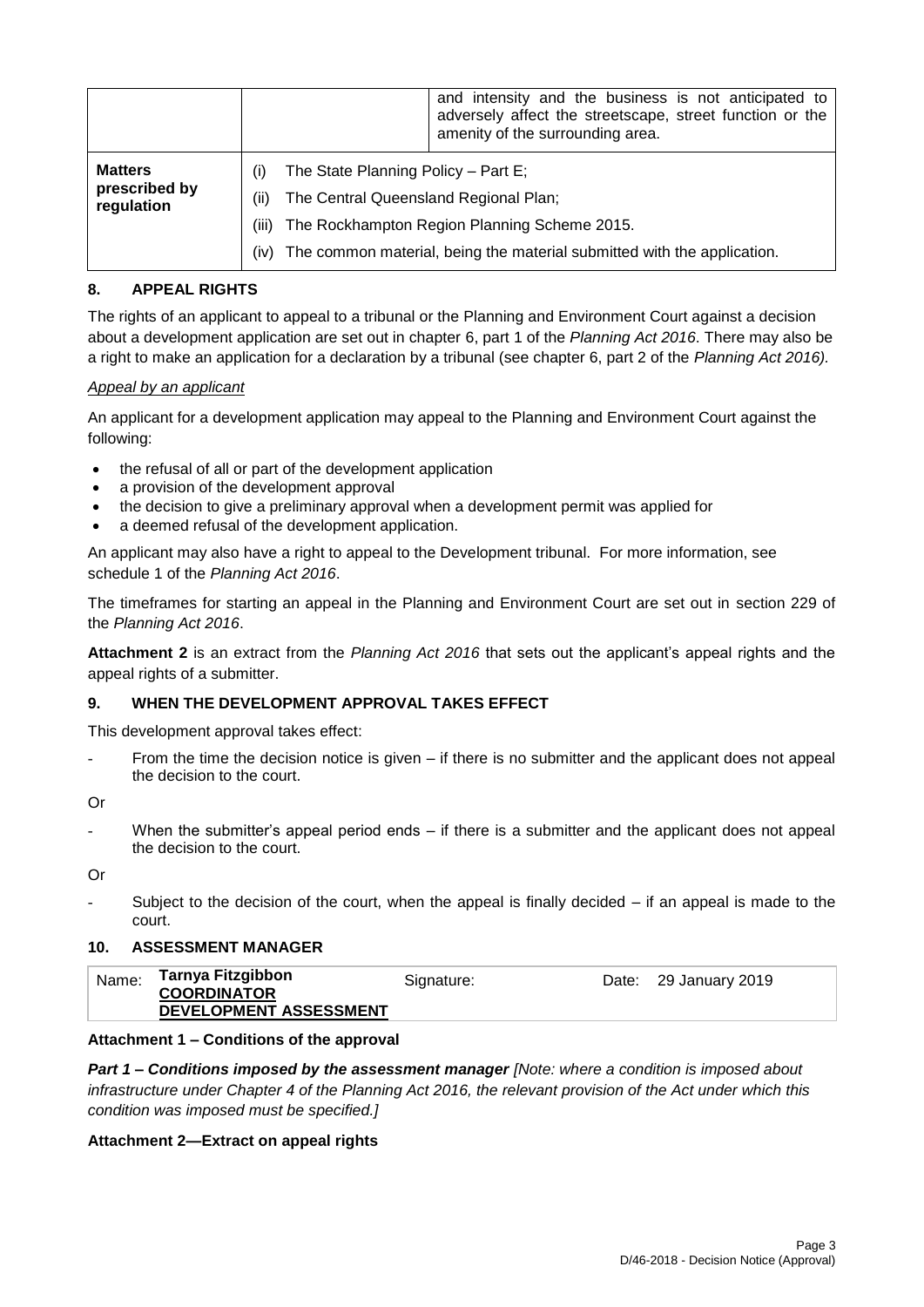

## **Attachment 1 – Part 1 Rockhampton Regional Council Conditions**

*Planning Act 2016*

- 1.0 ADMINISTRATION
- 1.1 The Developer and their employee, agent, contractor or invitee is responsible for ensuring compliance with the conditions of this development approval.
- 1.2 Where these Conditions refer to "Council" in relation to requiring Council to approve or to be satisfied as to any matter, or conferring on the Council a function, power or discretion, that role may be fulfilled in whole or in part by a delegate appointed for that purpose by the Council.
- 1.3 All conditions, works, or requirements of this development approval must be undertaken and completed within six (6) months from the date of this approval:
	- 1.3.1 to Council's satisfaction; and
	- 1.3.2 at no cost to Council;

unless otherwise stated.

- 1.4 The following further Development Permits must be obtained prior to the commencement of any works associated with their purposes:
	- 1.4.1 Plumbing and Drainage Works; and
	- 1.4.2 Building Works.
- 1.5 The Development Permit for Plumbing and Drainage Works must be obtained prior to the issue of a Development Permit for Building Works.
- 1.6 All works must be designed, constructed and maintained in accordance with the relevant Council policies, guidelines and standards, unless otherwise stated.
- 1.7 All engineering drawings/specifications, design and construction works must be in accordance with the requirements of the relevant *Australian Standards* and must be approved, supervised and certified by a Registered Professional Engineer of Queensland.

### 2.0 APPROVED PLANS AND DOCUMENTS

2.1 The approved development must be completed and maintained generally in accordance with the approved plans and documents, except where amended by any condition of this development approval:

| Drawing/report title   Prepared by |   | <b>Date</b> | Reference number | <b>Version/issue</b> |
|------------------------------------|---|-------------|------------------|----------------------|
| Site Plan                          | - |             |                  |                      |

Note: The location of the home based business structure shown on the approved site plan is not approved (refer to condition 6.2).

- 2.2 Where there is any conflict between the conditions of this development approval and the details shown on the approved plans and documents, the conditions of this development approval must prevail.
- 2.3 Where conditions require the above plans or documents to be amended, the revised document(s) must be submitted for approval by Council prior to the submission of an application for a Development Permit for Building Works.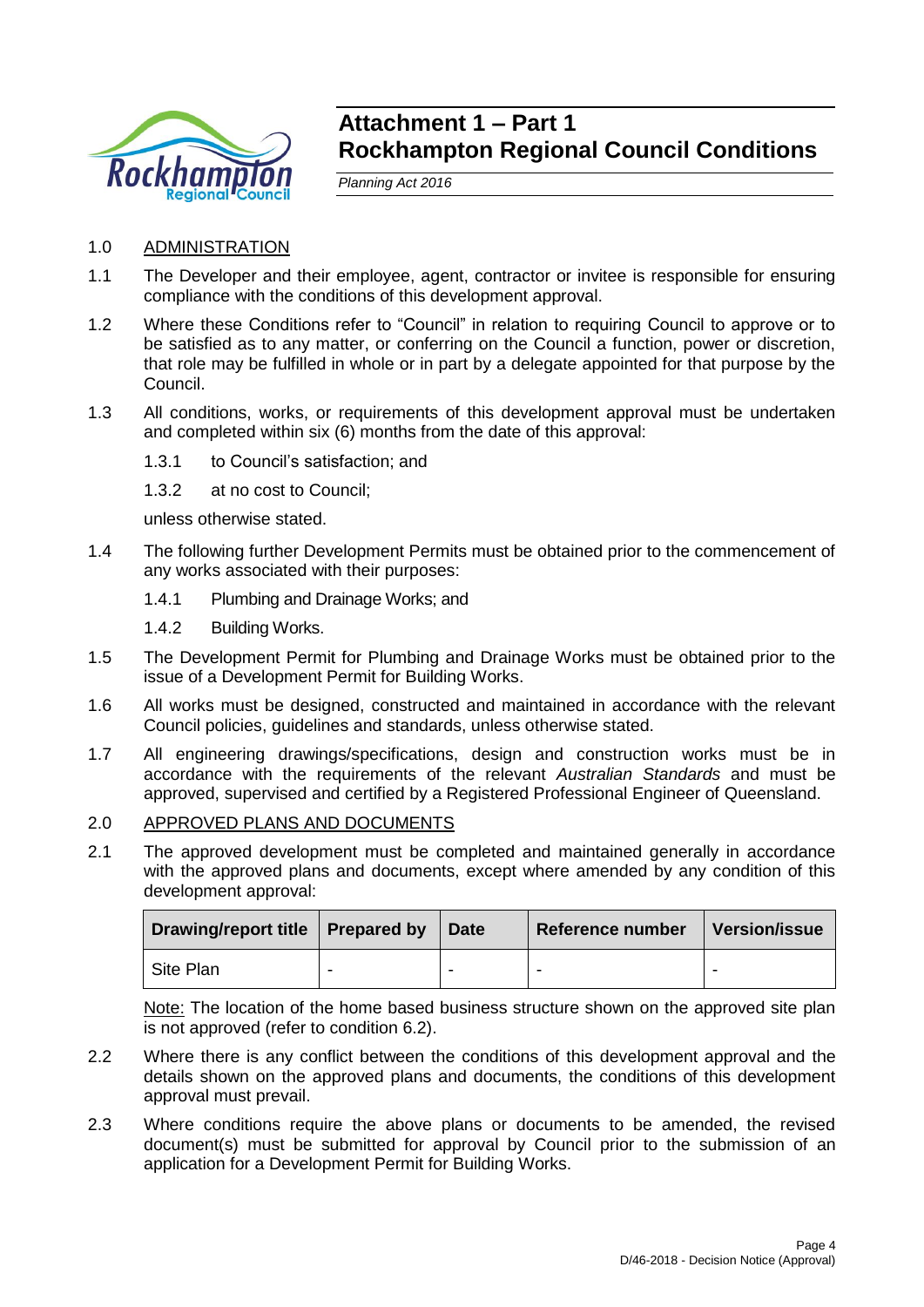### 3.0 PLUMBING AND DRAINAGE WORKS

- 3.1 All internal plumbing and drainage works must be designed and constructed in accordance with the approved plans (refer to condition 2.1), *Capricorn Municipal Development Guidelines*, *Water Supply (Safety and Reliability) Act 2008, Plumbing and Drainage Act 2002*, and Council's Plumbing and Drainage Policies and the provisions of a Development Permit for Plumbing and Drainage Works.
- 3.2 The development must be connected to Council's reticulated sewerage and water networks.
- 3.3 The existing sewerage and water connection point(s) must be retained, and upgraded if necessary, to service the development.
- 3.4 The development must comply with *Queensland Development Code, Mandatory Part 1.4 "Building over or near relevant infrastructure."* Any permit associated with the Building Over/Adjacent to Local Government Sewerage Infrastructure Policy must be obtained prior to the issue of a Development Permit for Building Works.
- 3.5 Sewer connections and water meter boxes located within trafficable areas must be raised or lowered to suit the finished surface levels and must be provided with heavy duty trafficable lids.
- 3.6 Alteration, disconnection or relocation of internal plumbing and sanitary drainage works associated with the existing building must be in accordance with regulated work under the *Plumbing and Drainage Act 2002* and Council's Plumbing and Drainage Policies.
- 3.7 Sewerage trade waste permits must be obtained for the discharge of any non-domestic waste into Council's reticulated sewerage network. Arrestor traps must be provided where commercial or non-domestic waste is proposed to be discharged into the sewer system.

#### 4.0 ROOF AND ALLOTMENT DRAINAGE WORKS

- 4.1 All roof and allotment drainage works must be designed and constructed in accordance with the approved plans (refer to condition 2.1), *Queensland Urban Drainage Manual*, *Capricorn Municipal Development Guidelines* and sound engineering practice.
- 4.2 All roof and allotment runoff from the development must be directed to a lawful point of discharge and must not restrict, impair or change the natural flow of runoff water or cause a nuisance to surrounding land or infrastructure.

#### 5.0 SITE WORKS

5.1 Site works must be constructed such that they do not, at any time, in any way restrict, impair or change the natural flow of runoff water, or cause a nuisance or worsening to surrounding land or infrastructure.

#### 6.0 BUILDING WORKS

- 6.1 A Development Permit for Building Works must be obtained prior to the commencement of any building works on the development site.
- 6.2 The building must be relocated as follows:
	- 6.2.1 to achieve a minimum setback of three (3) metres from the site's road frontage boundaries of Labanka Close and Shields Avenue; and
	- 6.2.2 to achieve a minimum setback of 1.5 metres from the site's adjoining property boundaries.
- 6.3 All external elements, such as air conditioners, must be adequately screened from public view, to Council's satisfaction.
- 6.4 Any lighting devices associated with the development, such as sensory lighting, must be positioned on the development site and shielded so as not to cause glare or other nuisance to nearby residents and motorists. Night lighting must be designed, constructed and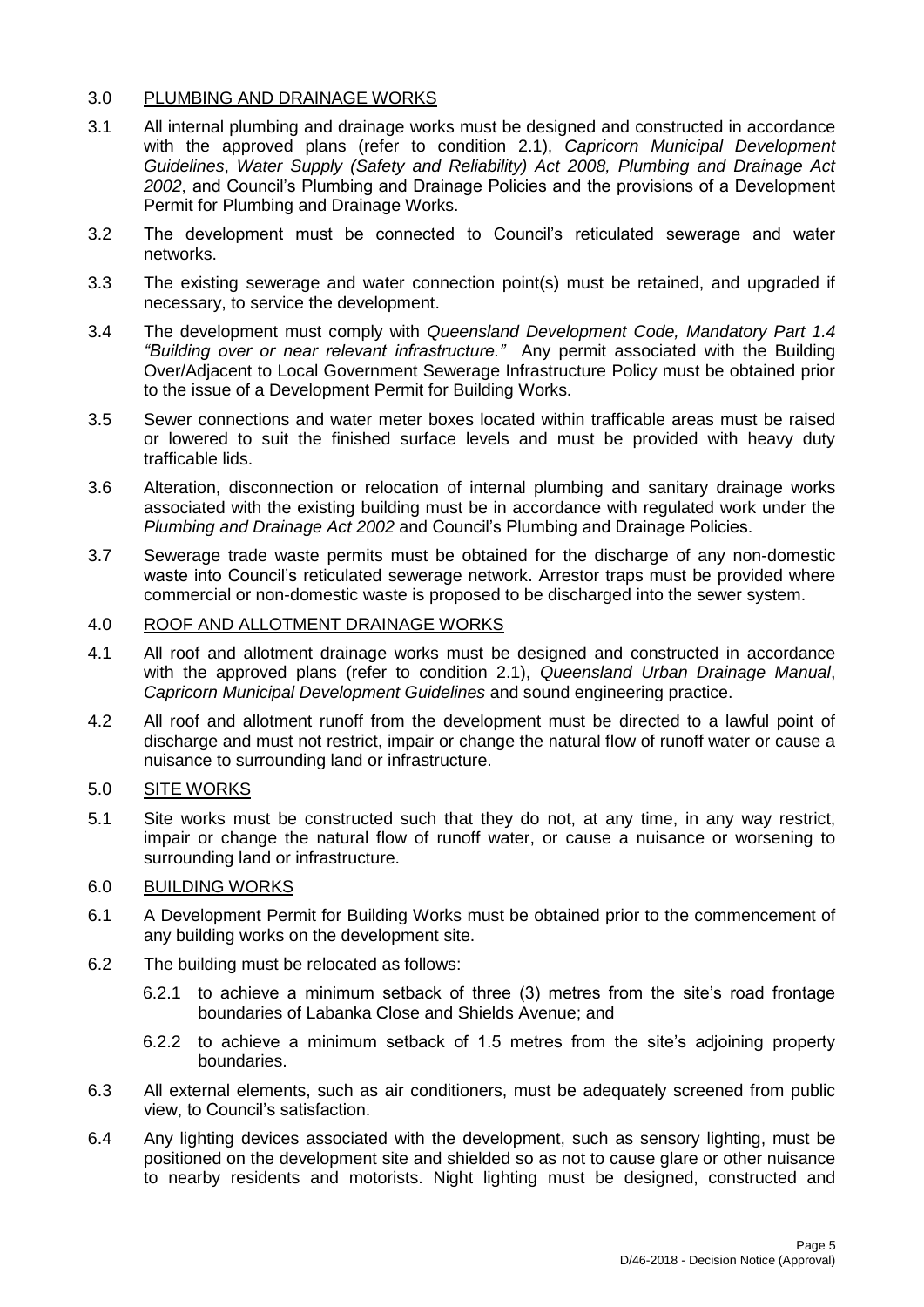operated in accordance with *Australian Standard AS4282 "Control of the obtrusive effects of outdoor lighting"*.

## 7.0 ELECTRICITY

7.1 Electrical services must be provided to the development in accordance with the standards and requirements of the relevant service provider.

### 8.0 ASSET MANAGEMENT

- 8.1 Any alteration necessary to electricity, telephone, water mains, sewerage mains, and/or public utility installations resulting from the development or in connection with the development, must be undertaken and completed at no cost to Council.
- 8.2 Any damage to existing stormwater, water supply and sewerage infrastructure, kerb and channel, pathway or roadway (including removal of concrete slurry from public land and Council infrastructure), that occurs while any works are being carried out in association with this development approval must be repaired at full cost to the developer. This includes the reinstatement of any existing traffic signs or pavement markings that may have been removed or damaged.

### 9.0 ENVIRONMENTAL HEALTH

- 9.1 Noise emitted from the activity must not cause an environmental nuisance.
- 9.2 Operations on the development site must have no significant impact on the amenity of adjoining premises or the surrounding area due to the emission of light, noise or dust.
- 9.3 When requested by Council, nuisance monitoring must be undertaken and recorded within three (3) months, to investigate any genuine complaint of nuisance caused by noise, light or dust. An analysis of the monitoring data and a report, including nuisance mitigation measures, must be provided to Council within fourteen (14) days of the completion of the investigation.

#### 10.0 OPERATING PROCEDURES

- 10.1 All construction materials, waste, waste skips, machinery and contractors' vehicles must be located and stored or parked within the development site. Storage of materials or parking of construction machinery or contractors' vehicles must not occur within Labanka Close and Shields Avenue.
- 10.2 All waste storage areas must be:
	- 10.2.1 kept in a clean and tidy condition; and
	- 10.2.2 maintained in accordance with *Environmental Protection Regulation 2008*.
- 10.3 The hours of operations for the Home Based Business must be limited to:
	- (i) 0700 hours to 1900 hours on Monday to Friday, and
	- (ii) 0800 hours to 1900 hours on Saturday,

with no operations to occur on Sundays or Public Holidays.

- 10.4 The Home Based Business must at all times involve a minimum of one (1) resident of the development site and must not exceed one (1) employee not residing on the development site.
- 10.5 All customer and employee parking must occur on-site utilising the site's access located on Labanka Close.
- 10.6 All customer and employee entry to the site must occur via the site's primary street frontage of Labanka Close.
- 10.7 Vehicle trips (to and from the development site, or vice versa) are limited to a maximum of ten (10) trips per day. These trips include customers and any Home Based Business employee not residing at the development site.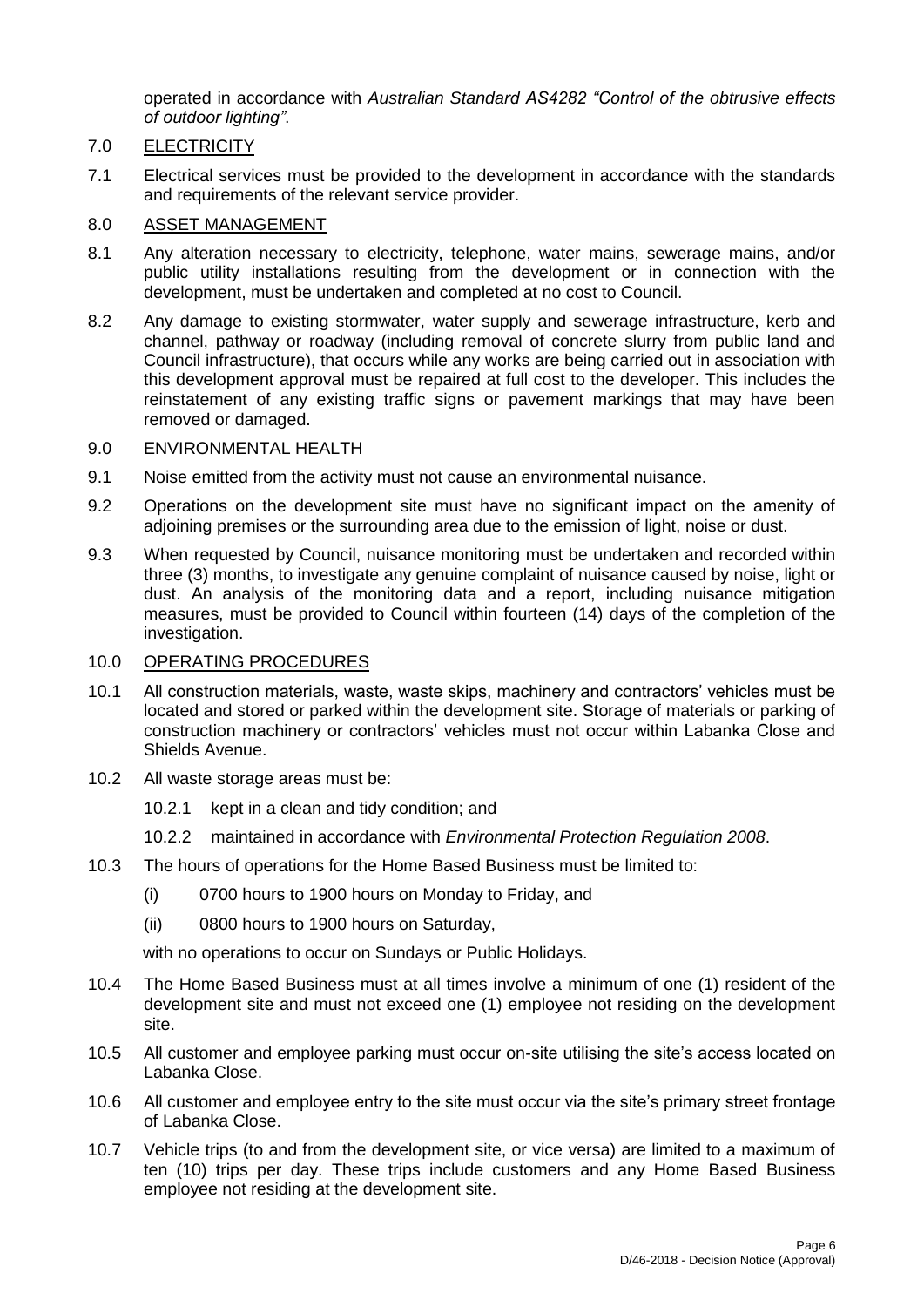10.8 Vehicle trips (to and from the development site, or vice versa) associated with the Home Based Business must only involve light vehicles which do not exceed a gross vehicle mass of 4.5 tonnes tare weight.

#### ADVISORY NOTES

### NOTE 1. Aboriginal Cultural Heritage

It is advised that under section 23 of the *Aboriginal Cultural Heritage Act 2003*, a person who carries out an activity must take all reasonable and practicable measures to ensure the activity does not harm Aboriginal cultural heritage (the "cultural heritage duty of care"). Maximum penalties for breaching the duty of care are listed in the Aboriginal cultural heritage legislation. The information on Aboriginal cultural heritage is available on the Department of Aboriginal and Torres Strait Islander and Partnerships website: [www.datsip.qld.gov.au.](http://www.datsip.qld.gov.au/)

## NOTE 2. Asbestos Removal

Any demolition and/or removal works involving asbestos materials must be undertaken in accordance with the requirements of the *Work Health and Safety Act 2011* and *Public Health Act 2005*.

#### NOTE 3. General Environmental Duty

General environmental duty under the *Environmental Protection Act 1994* prohibits unlawful environmental nuisance caused by noise, aerosols, particles, dust, ash, fumes, light, odour or smoke beyond the boundaries of the development site during all stages of the development including earthworks, construction and operation.

#### NOTE 4. General Safety Of Public During Construction

The *Work Health and Safety Act 2011* and *Manual of Uniform Traffic Control Devices* must be complied with in carrying out any construction works, and to ensure safe traffic control and safe public access in respect of works being constructed on a road.

### NOTE 5. Property Note (Audit of conditions)

An inspection of the property to ascertain compliance with conditions will be undertaken six (6) months after the approval takes effect. If the works are completed prior to this time please contact Council for an earlier inspection. A property note to this effect will be placed on Council's records.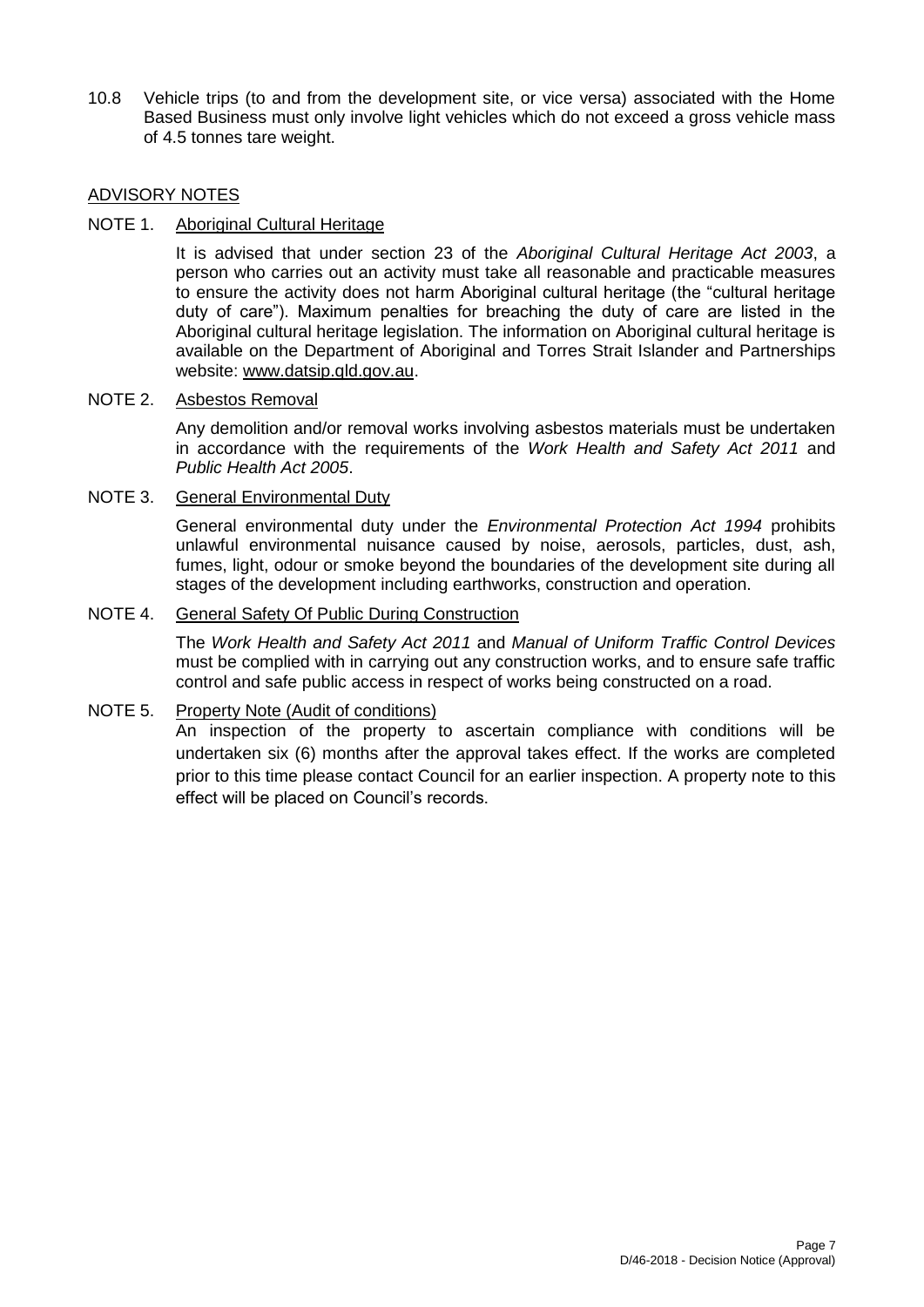

## **Attachment 2 - Appeal Rights**

*PLANNING ACT 2016*

The following is an extract from the *Planning Act 2016 (Chapter 6)*

#### *Appeal rights*

#### *229 Appeals to tribunal or P&E Court*

- (1) Schedule 1 states—
	- (a) matters that may be appealed to— (i)either a tribunal or the P&E Court; or (ii)only a tribunal; or (iii)only the P&E Court; and
	- (b) the person—

(i)who may appeal a matter (the **appellant**); and (ii)who is a respondent in an appeal of the matter; and (iii)who is a co-respondent in an appeal of the matter; and

- (iv)who may elect to be a co-respondent in an appeal of the matter.
- (2) An appellant may start an appeal within the appeal period.
- (3) The **appeal period** is—
	- (a) for an appeal by a building advisory agency—10 business days after a decision notice for the decision is given to the agency or
	- (b) for an appeal against a deemed refusal—at any time after the deemed refusal happens; or
	- (c) for an appeal against a decision of the Minister, under chapter 7, part 4, to register premises or to renew the registration of premises—20 business days after a notice is published under section 269(3)(a) or (4); or
	- (d) for an appeal against an infrastructure charges notice— 20 business days after the infrastructure charges notice is given to the person; or
	- (e) for an appeal about a deemed approval of a development application for which a decision notice has not been given—30 business days after the applicant gives the deemed approval notice to the assessment manager; or
	- (f) for any other appeal—20 business days after a notice of the decision for the matter, including an enforcement notice, is given to the person.

#### Note—

See the P&E Court Act for the court's power to extend the appeal period.

- (4) Each respondent and co-respondent for an appeal may be heard in the appeal.
- (5) If an appeal is only about a referral agency's response, the assessment manager may apply to the tribunal or P&E Court to withdraw from the appeal.
- (6) To remove any doubt, it is declared that an appeal against an infrastructure charges notice must not be about—
	- (a) the adopted charge itself; or
	- (b) for a decision about an offset or refund—
		- (i) the establishment cost of trunk infrastructure identified in a LGIP; or
		- (ii) the cost of infrastructure decided using the method

included in the local government's charges resolution.

#### **230 Notice of appeal**

- (1) An appellant starts an appeal by lodging, with the registrar of the tribunal or P&E Court, a notice of appeal that—
	- (a) is in the approved form; and
	- (b) succinctly states the grounds of the appeal.
- (2) The notice of appeal must be accompanied by the required fee.
- (3) The appellant or, for an appeal to a tribunal, the registrar must, within the service period, give a copy of the notice of appeal to—
- (a) the respondent for the appeal; and
- (b) each co-respondent for the appeal; and
- (c) for an appeal about a development application under schedule 1, table 1, item 1—each principal submitter for the development application; and
- (d) for an appeal about a change application under schedule 1, table 1, item 2—each principal submitter for the change application; and
- (e) each person who may elect to become a co-respondent for the appeal, other than an eligible submitter who is not a principal submitter in an appeal under paragraph (c) or (d); and
- (f) for an appeal to the P&E Court—the chief executive; and
- (g) for an appeal to a tribunal under another Act—any other person who the registrar considers appropriate.
- (4) The **service period** is—
	- (a) if a submitter or advice agency started the appeal in the P&E Court—2 business days after the appeal is started; or
	- (b) otherwise—10 business days after the appeal is started.
- (5) A notice of appeal given to a person who may elect to be a co-respondent must state the effect of subsection
- (6) A person elects to be a co-respondent by filing a notice of election, in the approved form, within 10 business days after the notice of appeal is given to the person*.*
- **231 Other appeals**
- (1) Subject to this chapter, schedule 1 and the P&E Court Act, unless the Supreme Court decides a decision or other matter under this Act is affected by jurisdictional error, the decision or matter is non-appealable.
- (2) The Judicial Review Act 1991, part 5 applies to the decision or matter to the extent it is affected by jurisdictional error.
- (3) A person who, but for subsection (1) could have made an application under the Judicial Review Act 1991 in relation to the decision or matter, may apply under part 4 of that Act for a statement of reasons in relation to the decision or matter.
- (4) In this section— **decision** includes—
	- (a) conduct engaged in for the purpose of making a decision; and
	- (b) other conduct that relates to the making of a decision; and
	- (c) the making of a decision or the failure to make a decision; and
	- (d) a purported decision; and
	- (e) a deemed refusal.

**non-appealable**, for a decision or matter, means the decision or matter—

- (a) is final and conclusive; and
- (b) may not be challenged, appealed against, reviewed, quashed, set aside or called into question in any other way under the Judicial Review Act 1991 or otherwise, whether by the Supreme Court, another court, a tribunal or another entity; and
- (c) is not subject to any declaratory, injunctive or other order of the Supreme Court, another court, a tribunal or another entity on any ground.

#### **232 Rules of the P&E Court**

- (1) A person who is appealing to the P&E Court must comply with the rules of the court that apply to the appeal.
- (2) However, the P&E Court may hear and decide an appeal even if the person has not complied with rules of the P&E Court.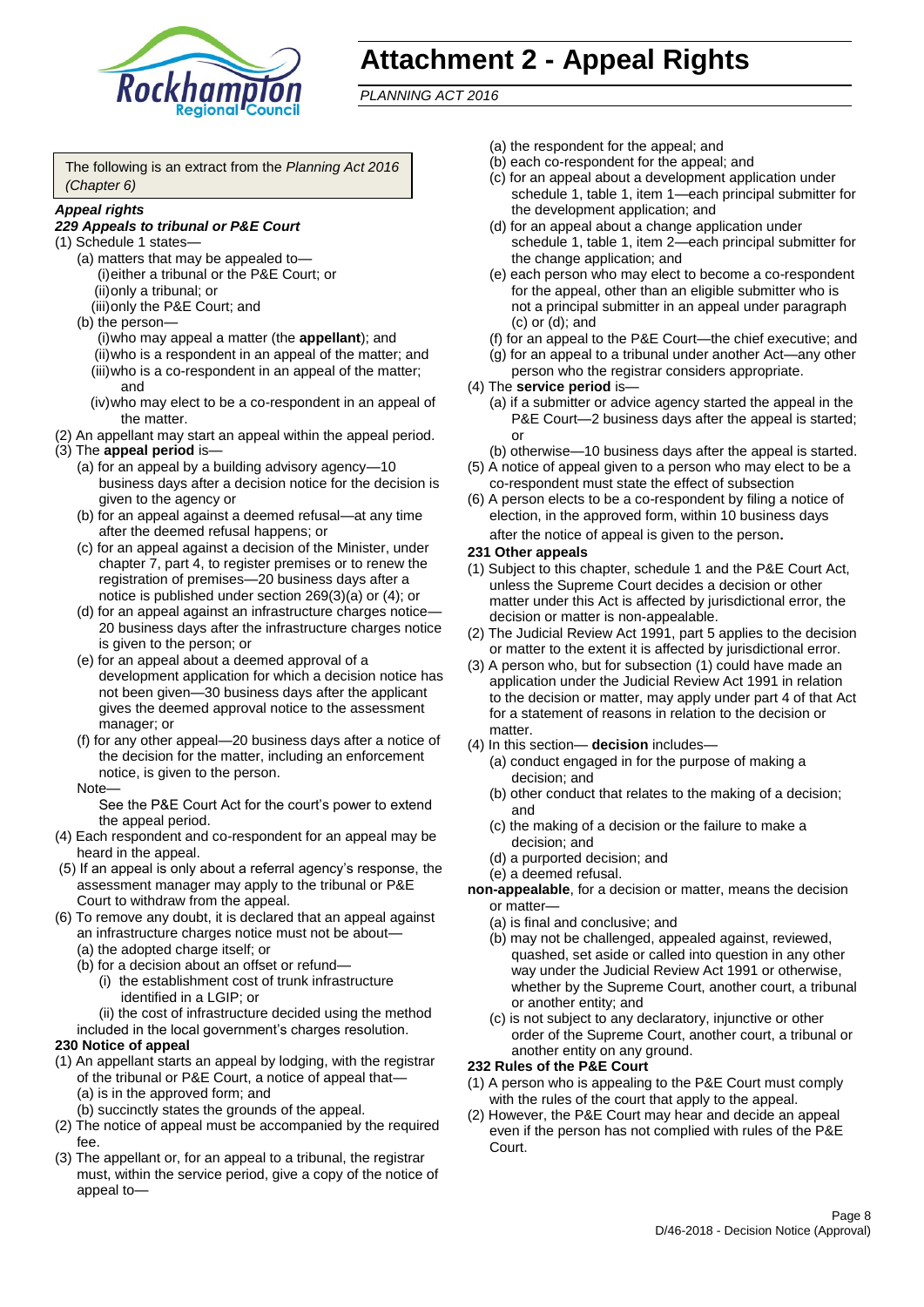

## **Appeal Rights**

*PLANNING ACT 2016*

## **Schedule 1**

#### **Appeals section 229 1 Appeal rights and parties to appeals**

- (1) Table 1 states the matters that may be appealed to—(a) the P&E court; or (b) a tribunal.
- (2) However, table 1 applies to a tribunal only if the matter involves—
	- (a) the refusal, or deemed refusal of a development application, for—
	- (i) a material change of use for a classified building; or
	- (ii) operational work associated with building work, a retaining wall, or a tennis court; or
	- (b) a provision of a development approval for—
	- (i) a material change of use for a classified building; or
- (ii) operational work associated with building work, a retaining wall, or a tennis court; or
	- (c) if a development permit was applied for—the decision to give a preliminary approval for—
		- (i) a material change of use for a classified building; or
	- (ii) operational work associated with building work, a retaining wall, or a tennis court; or
	- (d) a development condition if—
		- (i) the development approval is only for a material change of use that involves the use of a building classified under the Building Code as a class 2 building; and
		- (ii) the building is, or is proposed to be, not more than 3 storeys; and
		- (iii) the proposed development is for not more than 60 sole-occupancy units; or
	- (e) a decision for, or a deemed refusal of, an extension application for a development approval that is only for a material change of use of a classified building; or
	- (f) a decision for, or a deemed refusal of, a change application for a development approval that is only for a material change of use of a classified building; or
	- (g) a matter under this Act, to the extent the matter relates to—
		- (i) the Building Act, other than a matter under that Act that may or must be decided by the Queensland Building and Construction Commission; or
		- (ii) the Plumbing and Drainage Act, part 4 or 5; or
	- (h) a decision to give an enforcement notice in relation to a matter under paragraphs (a) to (g); or
	- (i) a decision to give an infrastructure charges notice; or
	- (j) the refusal, or deemed refusal, of a conversion application; or
	- (k) a matter that, under another Act, may be appealed to the tribunal; or
	- (l) a matter prescribed by regulation.
- (3) Also, table 1 does not apply to a tribunal if the matter

involves—

- (a) for a matter in subsection  $(2)(a)$  to  $(d)$ 
	- (i) a development approval for which the development application required impact assessment; and
	- (ii) a development approval in relation to which the assessment manager received a properly made submission for the development application; or
- (b) a provision of a development approval about the identification or inclusion, under a variation approval, of a matter for the development.
- (4) Table 2 states the matters that may be appealed only to the P&E Court.
- (5) Table 3 states the matters that may be appealed only to the tribunal.
- (6) In each table—
	- (a) column 1 states the appellant in the appeal; and
	- (b) column 2 states the respondent in the appeal; and
	- (c) column 3 states the co-respondent (if any) in the appeal; and
	- (d) column 4 states the co-respondents by election (if any) in the appeal.
- (7) If the chief executive receives a notice of appeal under section 230(3)(f), the chief executive may elect to be a corespondent in the appeal.

| Table 1<br>Appeals to the P&E Court and, for certain matters, to a tribunal                                                                                                                                                                                                                                                                    |                           |                                         |                                                       |  |
|------------------------------------------------------------------------------------------------------------------------------------------------------------------------------------------------------------------------------------------------------------------------------------------------------------------------------------------------|---------------------------|-----------------------------------------|-------------------------------------------------------|--|
| 1. Development applications<br>An appeal may be made against-<br>(a) the refusal of all or part of the development application; or<br>(b) the deemed refusal of the development application; or<br>(c) a provision of the development approval; or<br>(d) if a development permit was applied for-the decision to give a preliminary approval. |                           |                                         |                                                       |  |
| Column 3<br>Column 1<br>Column 2<br>Column 4<br>Co-respondent by election<br>Appellant<br>Respondent<br>Co-respondent<br>(if any)<br>$($ if any $)$                                                                                                                                                                                            |                           |                                         |                                                       |  |
| The applicant                                                                                                                                                                                                                                                                                                                                  | The assessment<br>manager | If the appeal is about<br>a concurrence | 1 A concurrence agency that is<br>not a co-respondent |  |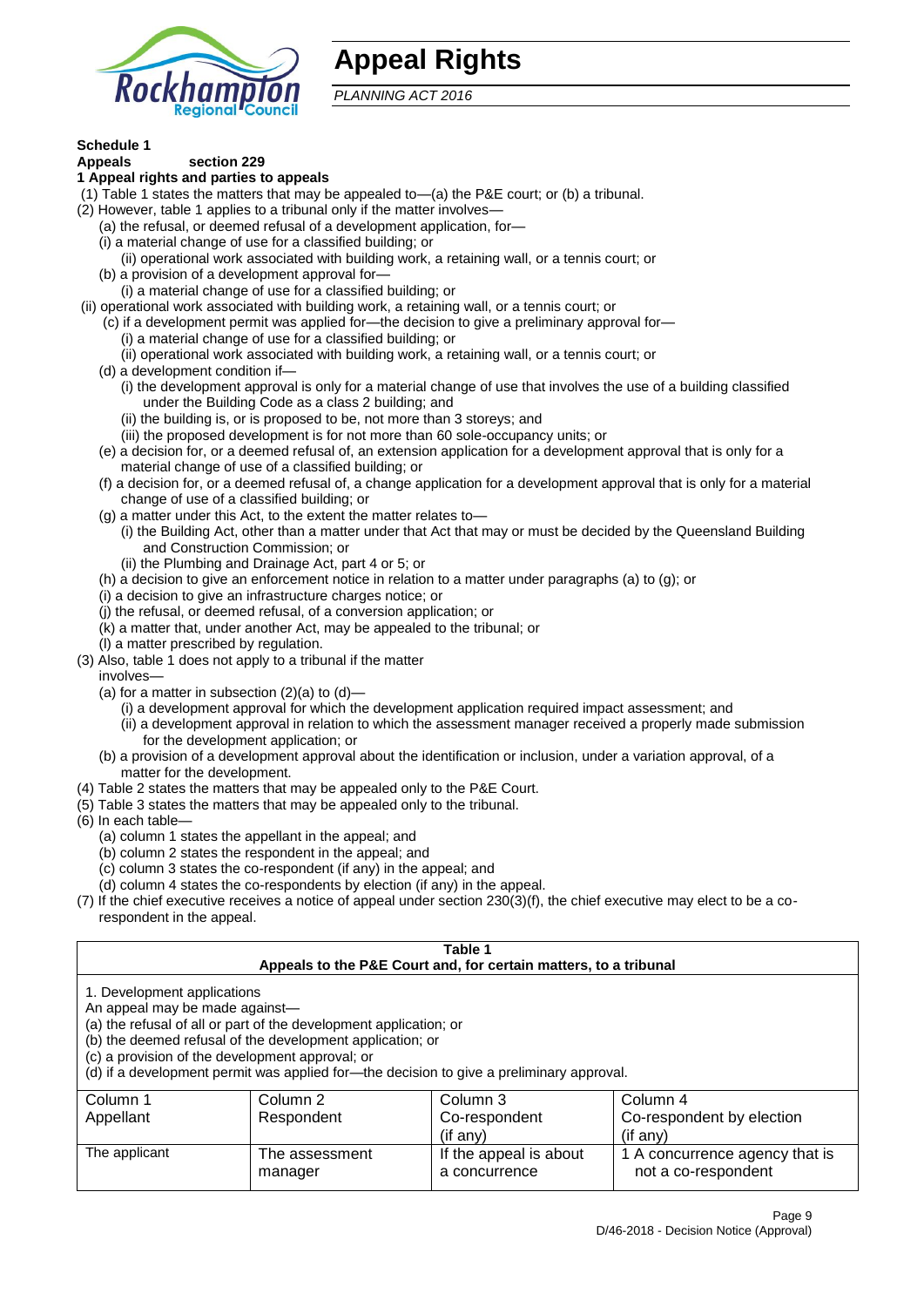| Table 1<br>Appeals to the P&E Court and, for certain matters, to a tribunal                                                                                                                                        |                                   |                                                                 |                                                                                                                                                                                                                                                                                                                                                 |  |
|--------------------------------------------------------------------------------------------------------------------------------------------------------------------------------------------------------------------|-----------------------------------|-----------------------------------------------------------------|-------------------------------------------------------------------------------------------------------------------------------------------------------------------------------------------------------------------------------------------------------------------------------------------------------------------------------------------------|--|
|                                                                                                                                                                                                                    |                                   | agency's referral<br>response-the<br>concurrence agency         | 2 If a chosen Assessment<br>manager is the respondent-<br>the prescribed assessment<br>manager<br>3 Any eligible advice agency for<br>the application<br>4 Any eligible submitter for the<br>application                                                                                                                                        |  |
| 2. Change applications<br>An appeal may be made against-<br>(b) a deemed refusal of a change application.                                                                                                          |                                   |                                                                 | (a) a responsible entity's decision for a change application, other than a decision made by the P&E court; or                                                                                                                                                                                                                                   |  |
| Column 1<br>Appellant                                                                                                                                                                                              | Column <sub>2</sub><br>Respondent | Column 3<br>Co-respondent<br>(if any)                           | Column 4<br>Co-respondent by election<br>(if any)                                                                                                                                                                                                                                                                                               |  |
| 1 The applicant<br>2 If the responsible<br>entity is the<br>assessment<br>manager-an<br>affected entity that<br>gave a pre-request<br>notice or response<br>notice                                                 | The responsible<br>entity         | If an affected entity<br>starts the appeal-the<br>applicant     | 1 A concurrence agency for the<br>development application<br>2 If a chosen assessment<br>manager is the respondent-<br>the prescribed assessment<br>manager<br>3 A private certifier for the<br>development application<br>4 Any eligible advice agency for<br>the change application<br>5 Any eligible submitter for the<br>change application |  |
| 3. Extension applications<br>An appeal may be made against-<br>(a) the assessment manager's decision about an extension application; or<br>(b) a deemed refusal of an extension application.                       |                                   |                                                                 |                                                                                                                                                                                                                                                                                                                                                 |  |
| Column 1<br>Appellant                                                                                                                                                                                              | Column <sub>2</sub><br>Respondent | Column 3<br>Co-respondent<br>(if any)                           | Column 4<br>Co-respondent by election<br>(if any)                                                                                                                                                                                                                                                                                               |  |
| 1 The applicant<br>1<br>For a matter other<br>$\overline{2}$<br>than a deemed<br>refusal of an<br>extension<br>application - a<br>concurrence<br>agency, other than<br>the chief executive,<br>for the application | The assessment<br>manager         | If a concurrence<br>agency starts the<br>appeal - the applicant | If a chosen assessment<br>manager is the respondent - the<br>prescribed assessment manager                                                                                                                                                                                                                                                      |  |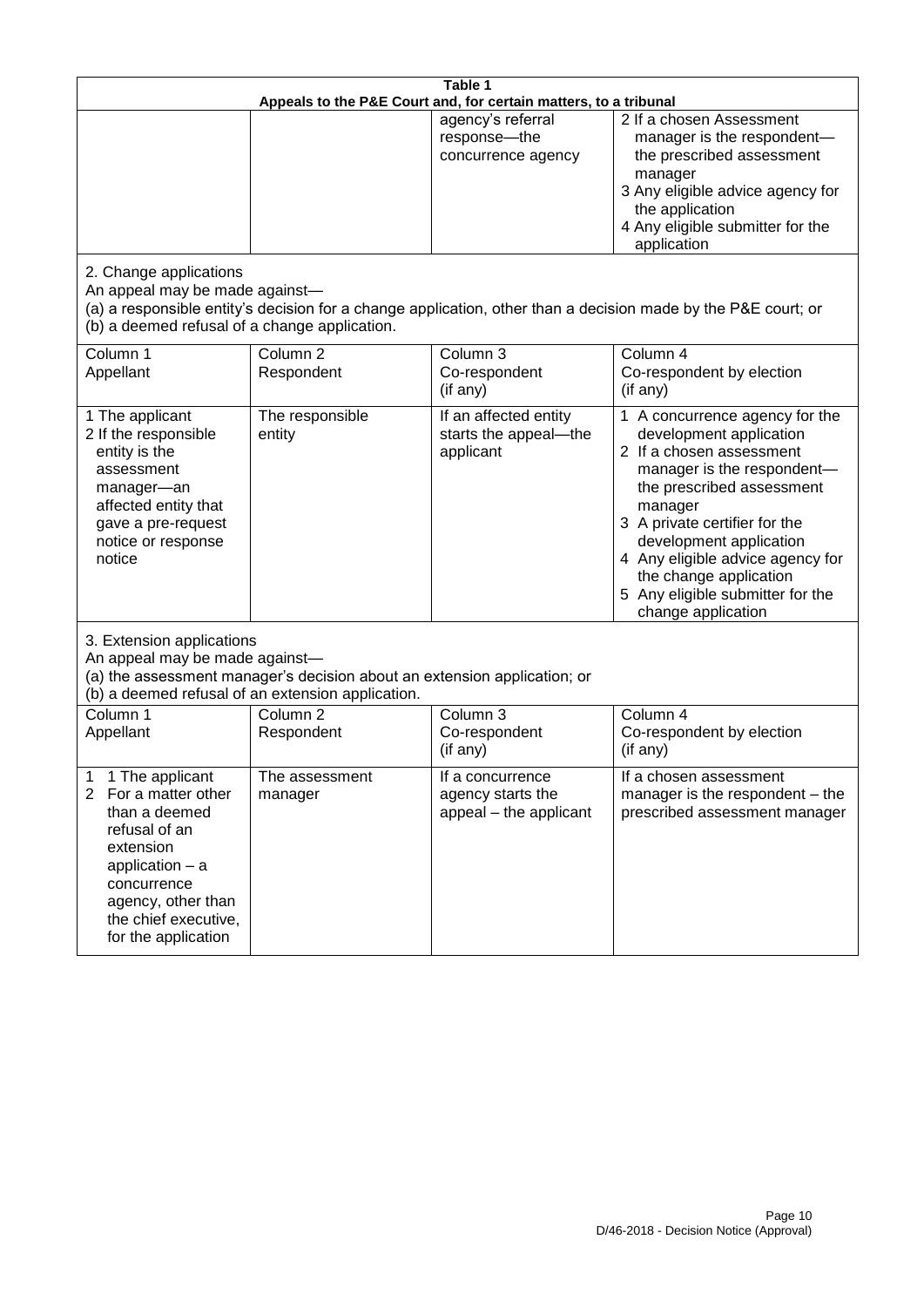#### **Table 1 Appeals to the P&E Court and, for certain matters, to a tribunal**

4. Infrastructure charges notices

- An appeal may be made against an infrastructure charges notice on 1 or more of the following grounds
- a) The notice involved an error relating to
	- (i) The application of the relevant adopted charge; or
- Examples of errors in applying an adopted charge
	- The incorrect application of gross floor area for a non-residential development
	- Applying an incorrect 'use category', under a regulation, to the development
	- (i) The working out of extra demands, for section 120; or
	- (ii) An offset or refund; or
- b) The was no decision about an offset or refund; or
- c) If the infrastructure charges notice states a refund will be given the timing for giving the refund; or
- d) The amount of the charge is so unreasonable that no reasonable relevant local government could have
- imposed the amount.

| Column 1                                                 | Column 2                                                                  | Column 3      | Column 4                  |
|----------------------------------------------------------|---------------------------------------------------------------------------|---------------|---------------------------|
| Appellant                                                | Respondent                                                                | Co-respondent | Co-respondent by election |
|                                                          |                                                                           | (if any)      | (if any)                  |
| The person given the<br>Infrastructure charges<br>notice | The local government<br>that gave the<br>infrastructure charges<br>notice | -             |                           |

5. Conversion applications

An appeal may be made against—

(a) the refusal of a conversion application; or

(b) a deemed refusal of a conversion application.

| Column 1      | Column 2                | Column 3       | Column 4                  |
|---------------|-------------------------|----------------|---------------------------|
| Appellant     | Respondent              | Co-respondent  | Co-respondent by election |
|               |                         | $($ if any $)$ | (if any)                  |
| The applicant | The local government    |                |                           |
|               | to which the conversion |                |                           |
|               | application was made    |                |                           |

6. Enforcement notices

An appeal may be made against the decision to give an enforcement notice.

| Column 1<br>Appellant                      | Column 2<br>Respondent       | Column 3<br>Co-respondent<br>(if any) | Column 4<br>Co-respondent by election<br>(if any)                                                                                                                          |
|--------------------------------------------|------------------------------|---------------------------------------|----------------------------------------------------------------------------------------------------------------------------------------------------------------------------|
| The person given the<br>enforcement notice | The enforcement<br>authority |                                       | If the enforcement authority is<br>not the local government for<br>the premises in relation to which<br>the offence is alleged to have<br>happened-the local<br>government |

#### **Table 2 Appeals to the P&E Court only**

1. Appeals from tribunal

An appeal may be made against a decision of a tribunal, other than a decision under

section 252, on the ground of—

(a) an error or mistake in law on the part of the tribunal; or

(b) jurisdictional error.

| Column 1<br>Appellant                             | Column 2<br>Respondent                                    | Column 3<br>Co-respondent<br>$($ if any $)$ | Column 4<br>Co-respondent by election<br>(if any) |
|---------------------------------------------------|-----------------------------------------------------------|---------------------------------------------|---------------------------------------------------|
| A party to the<br>proceedings for the<br>decision | The other party to the<br>proceedings for the<br>decision | ۰                                           |                                                   |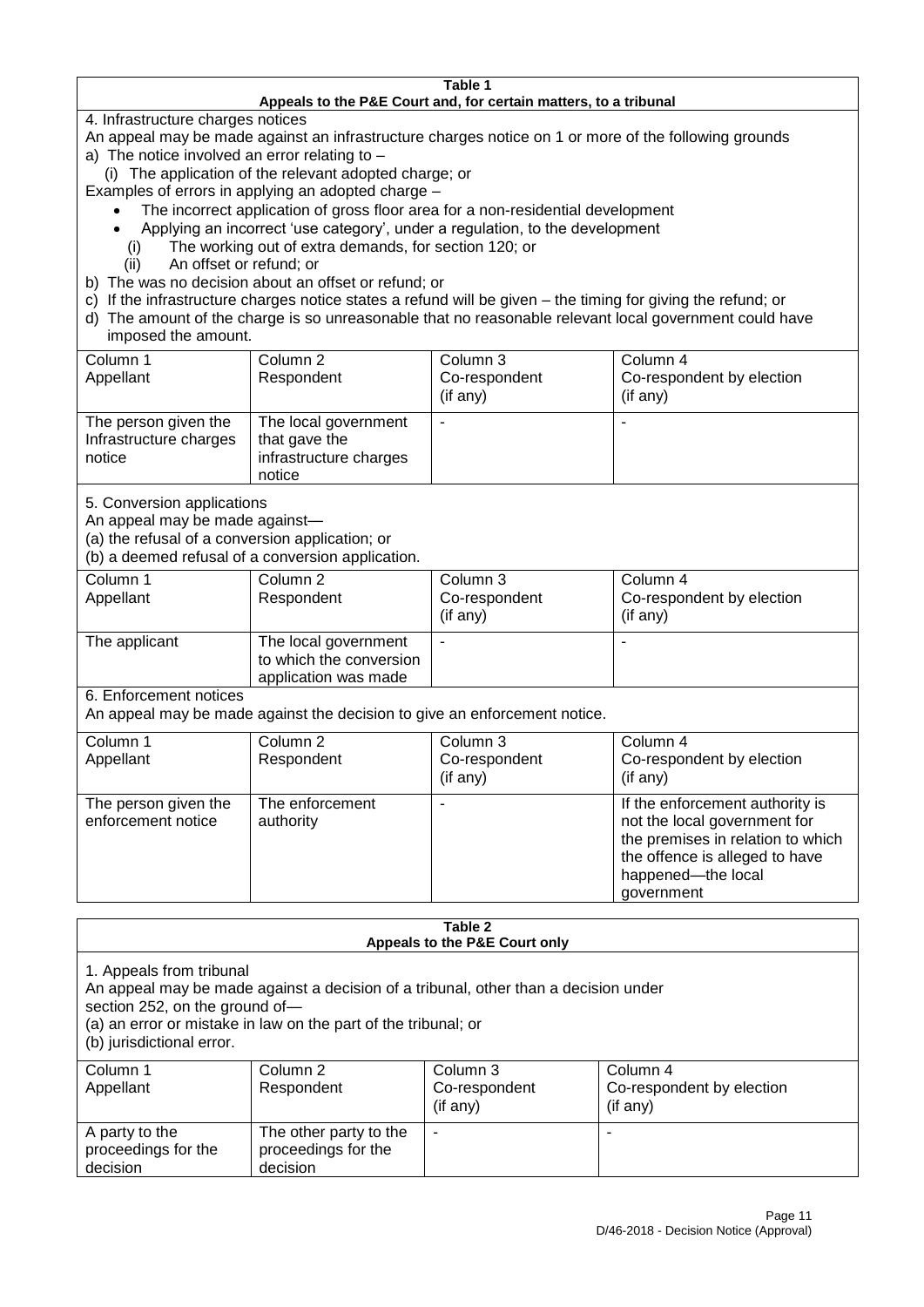#### **Table 2 Appeals to the P&E Court only**

2. Eligible submitter appeals

An appeal may be made against the decision to give a development approval, or an approval for a change application, to the extent that the decision relates to—

(a) any part of the development application for the development approval that required impact assessment; or (b) a variation request.

| Column 1<br>Appellant                                                                                                                                                                        | Column 2<br>Respondent                                                                                                     | Column 3<br>Co-respondent<br>(i f an y)                                                                                   | Column 4<br>Co-respondent by election<br>(if any)    |  |
|----------------------------------------------------------------------------------------------------------------------------------------------------------------------------------------------|----------------------------------------------------------------------------------------------------------------------------|---------------------------------------------------------------------------------------------------------------------------|------------------------------------------------------|--|
| 1 For a development<br>application-an<br>eligible submitter for<br>the development<br>application<br>2 For a change<br>application-an<br>eligible submitter for<br>the change<br>application | 1 For a development<br>application-the<br>assessment<br>manager<br>2 For a change<br>application-the<br>responsible entity | 1 The applicant<br>2 If the appeal is<br>about a concurrence<br>agency's referral<br>response---the<br>concurrence agency | Another eligible<br>submitter for the<br>application |  |
| 3. Eligible submitter and eligible advice agency appeals<br>An appeal may be made against a provision of a development approval or failure to                                                |                                                                                                                            |                                                                                                                           |                                                      |  |

An appeal may be made against a provision of a development approval, or failure to

include a provision in the development approval, to the extent the matter relates to—

(a) any part of the development application or the change application, for the development approval, that required impact assessment; or

(b) a variation request.

| Column 1<br>Appellant                                                                                                                                                                                                                                                                         | Column 2<br>Respondent                                                                                                     | Column <sub>3</sub><br>Co-respondent<br>(if any)                                                                        | Column 4<br>Co-respondent by election<br>(if any)            |  |
|-----------------------------------------------------------------------------------------------------------------------------------------------------------------------------------------------------------------------------------------------------------------------------------------------|----------------------------------------------------------------------------------------------------------------------------|-------------------------------------------------------------------------------------------------------------------------|--------------------------------------------------------------|--|
| 1 For a development<br>application-an<br>eligible submitter for<br>the development<br>application<br>2 For a change<br>application-an<br>eligible submitter for<br>the change<br>application<br>3 An eligible advice<br>agency for the<br>development<br>application or<br>change application | 1 For a development<br>application-the<br>assessment<br>manager<br>2 For a change<br>application-the<br>responsible entity | 1 The applicant<br>2 If the appeal is<br>about a concurrence<br>agency's referral<br>response-the<br>concurrence agency | Another eligible submitter for the<br>application            |  |
| 4. Compensation claims<br>An appeal may be made against-<br>(a) a decision under section 32 about a compensation claim; or<br>(b) a decision under section 265 about a claim for compensation; or<br>(c) a deemed refusal of a claim under paragraph (a) or (b).                              |                                                                                                                            |                                                                                                                         |                                                              |  |
| Column 1<br>Appellant                                                                                                                                                                                                                                                                         | Column <sub>2</sub><br>Respondent                                                                                          | Column 3<br>Co-respondent<br>(if any)                                                                                   | Column <sub>4</sub><br>Co-respondent by election<br>(if any) |  |
| A person dissatisfied<br>with the decision                                                                                                                                                                                                                                                    | The local<br>government to which                                                                                           |                                                                                                                         |                                                              |  |

the claim was made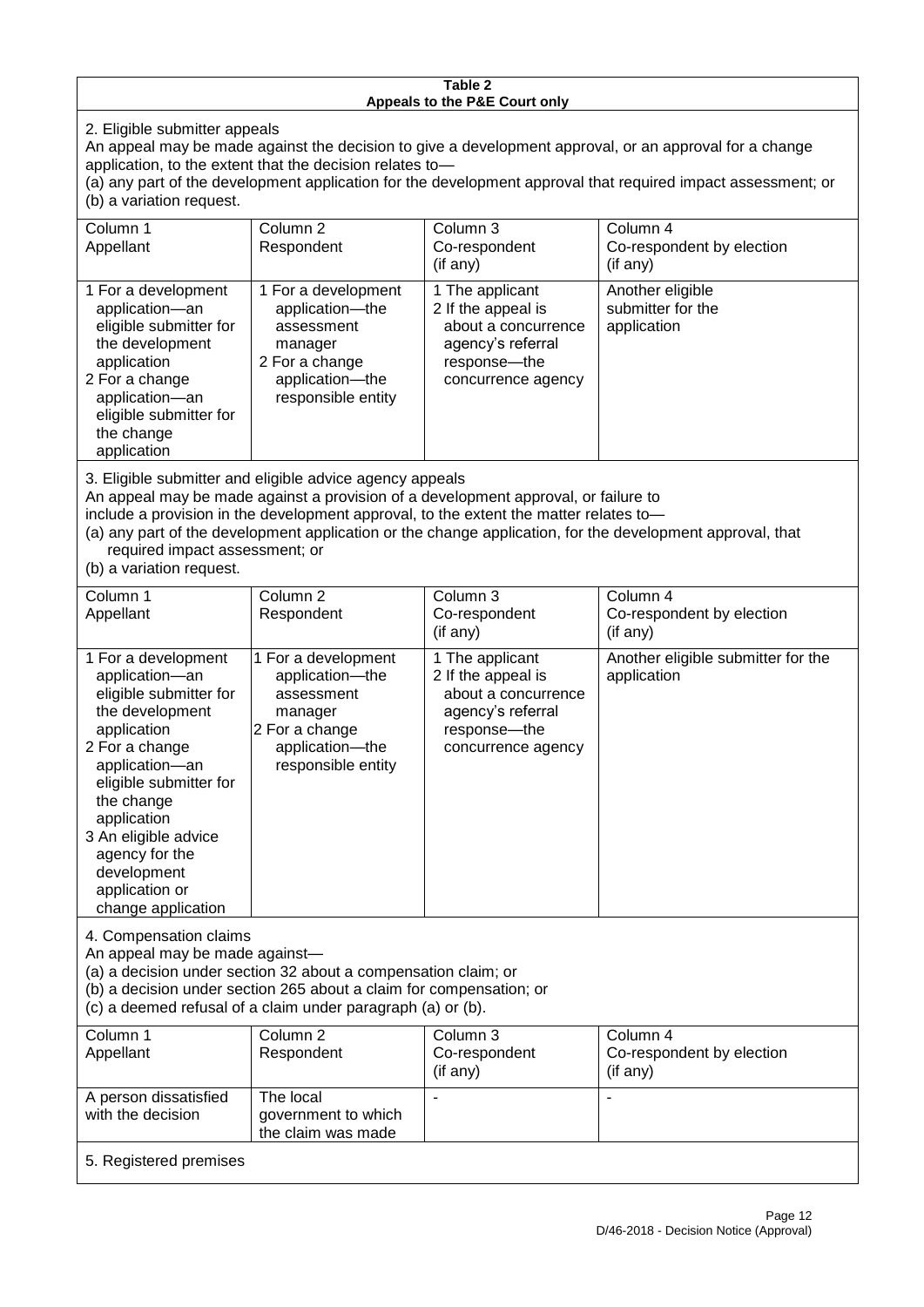| Table 2                                                                                                                                                                                                                                                                                                              |                                   |                                                  |                                                                                                                                                                             |  |
|----------------------------------------------------------------------------------------------------------------------------------------------------------------------------------------------------------------------------------------------------------------------------------------------------------------------|-----------------------------------|--------------------------------------------------|-----------------------------------------------------------------------------------------------------------------------------------------------------------------------------|--|
| Appeals to the P&E Court only<br>An appeal may be made against a decision of the Minister under chapter 7, part 4.                                                                                                                                                                                                   |                                   |                                                  |                                                                                                                                                                             |  |
| Column 1                                                                                                                                                                                                                                                                                                             | Column <sub>2</sub>               | Column 3                                         | Column 4                                                                                                                                                                    |  |
| Appellant                                                                                                                                                                                                                                                                                                            | Respondent                        | Co-respondent<br>(if any)                        | Co-respondent by election<br>(if any)                                                                                                                                       |  |
| 1 A person given a<br>decision notice about<br>the decision<br>2 If the decision is to<br>register premises or<br>renew the<br>registration of<br>premises-an owner<br>or occupier of<br>premises in the<br>affected area for the<br>registered premises<br>who is dissatisfied<br>with the decision                 | The Minister                      | $\overline{\phantom{a}}$                         | If an owner or occupier starts the<br>appeal - the owner of the<br>registered premises                                                                                      |  |
| 6. Local laws<br>An appeal may be made against a decision of a local government, or conditions applied,<br>under a local law about-<br>(a) the use of premises, other than a use that is the natural and ordinary consequence of prohibited<br>development; or<br>(b) the erection of a building or other structure. |                                   |                                                  |                                                                                                                                                                             |  |
| Column 1<br>Appellant                                                                                                                                                                                                                                                                                                | Column <sub>2</sub><br>Respondent | Column <sub>3</sub><br>Co-respondent<br>(if any) | Column 4<br>Co-respondent by election<br>(if any)                                                                                                                           |  |
| A person who-<br>(a) applied for the<br>decision; and<br>(b) is dissatisfied with<br>the decision or<br>conditions.                                                                                                                                                                                                  | The local government              | $\overline{\phantom{a}}$                         |                                                                                                                                                                             |  |
| Table 3<br>Appeals to the tribunal only                                                                                                                                                                                                                                                                              |                                   |                                                  |                                                                                                                                                                             |  |
| 1. Building advisory agency appeals<br>An appeal may be made against giving a development approval for building work to the extent the building<br>work required code assessment against the building assessment provisions.                                                                                         |                                   |                                                  |                                                                                                                                                                             |  |
| Column 1<br>Appellant                                                                                                                                                                                                                                                                                                | Column <sub>2</sub><br>Respondent | Column 3<br>Co-respondent<br>(if any)            | Column 4<br>Co-respondent by election<br>(if any)                                                                                                                           |  |
| A building advisory<br>agency for the<br>development application<br>related to the approval                                                                                                                                                                                                                          | The assessment<br>manager         | The applicant                                    | 1 A concurrence agency for the<br>development application<br>related to the approval<br>2 A private certifier for the<br>development application<br>related to the approval |  |
| 3. Certain decisions under the Building Act and the Plumbing and Drainage Act<br>An appeal may be made against a decision under-<br>(a) the Building Act, other than a decision made by the Queensland Building and Construction Commission; or<br>(b) the Plumbing and Drainage Act, part 4 or 5.                   |                                   |                                                  |                                                                                                                                                                             |  |
| Column 1<br>Appellant                                                                                                                                                                                                                                                                                                | Column <sub>2</sub><br>Respondent | Column 3<br>Co-respondent<br>(if any)            | Column 4<br>Co-respondent by election<br>(if any)                                                                                                                           |  |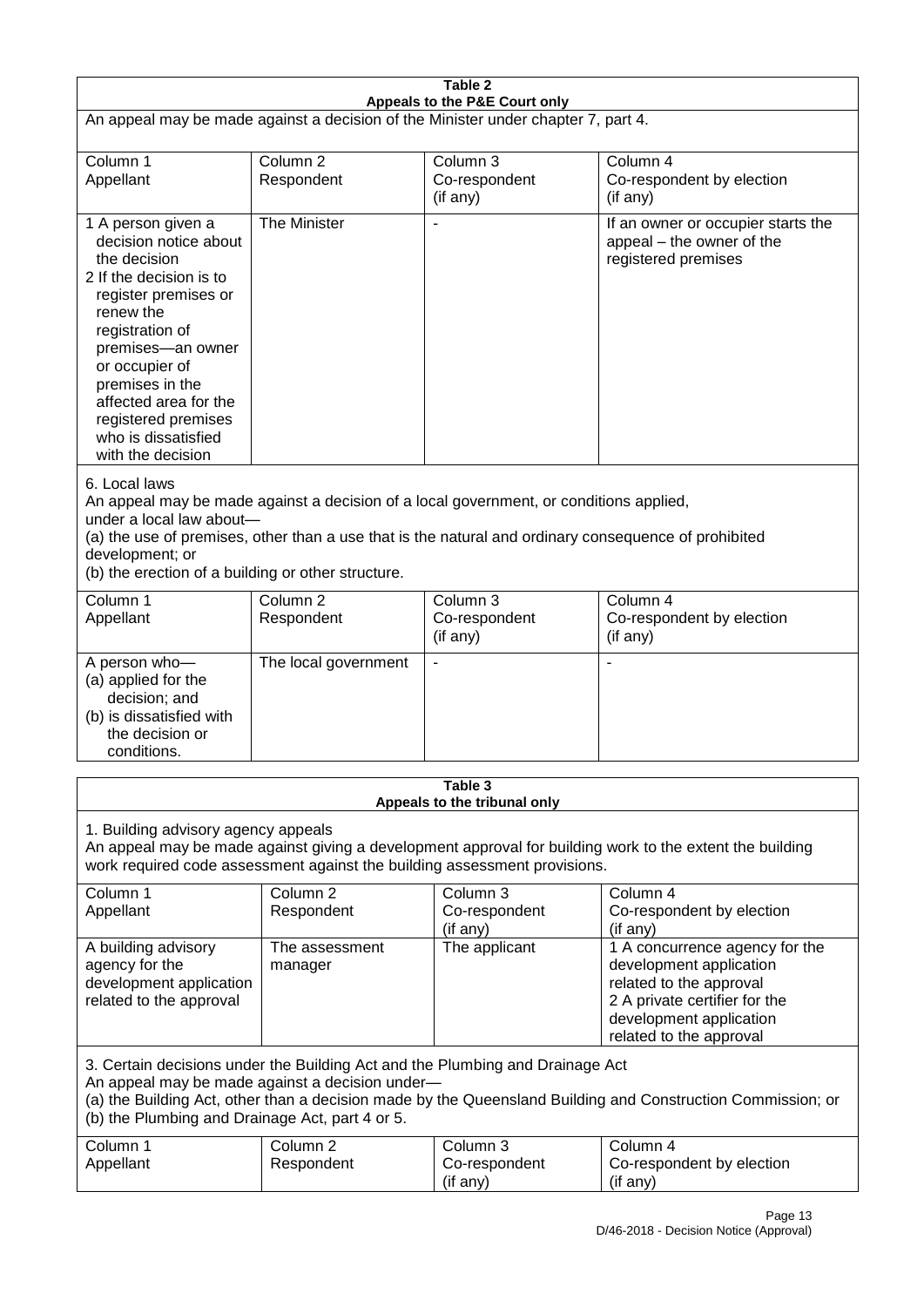| Table 3                                                                                                                                                                                                                              |                                                              |                              |                           |  |
|--------------------------------------------------------------------------------------------------------------------------------------------------------------------------------------------------------------------------------------|--------------------------------------------------------------|------------------------------|---------------------------|--|
|                                                                                                                                                                                                                                      |                                                              | Appeals to the tribunal only |                           |  |
| A person who received,<br>or was entitled to<br>receive, notice of the<br>decision                                                                                                                                                   | The person who made<br>the decision                          |                              |                           |  |
| 4. Local government failure to decide application under the Building Act<br>An appeal may be made against a local government's failure to decide an application under the Building Act<br>within the period required under that Act. |                                                              |                              |                           |  |
| Column 1                                                                                                                                                                                                                             | Column 2                                                     | Column 3                     | Column 4                  |  |
| Appellant                                                                                                                                                                                                                            | Respondent                                                   | Co-respondent                | Co-respondent by election |  |
|                                                                                                                                                                                                                                      |                                                              | (if any)                     | (if any)                  |  |
| A person who was<br>entitled to receive,<br>notice of the decision                                                                                                                                                                   | The local government<br>to which the<br>application was made |                              |                           |  |